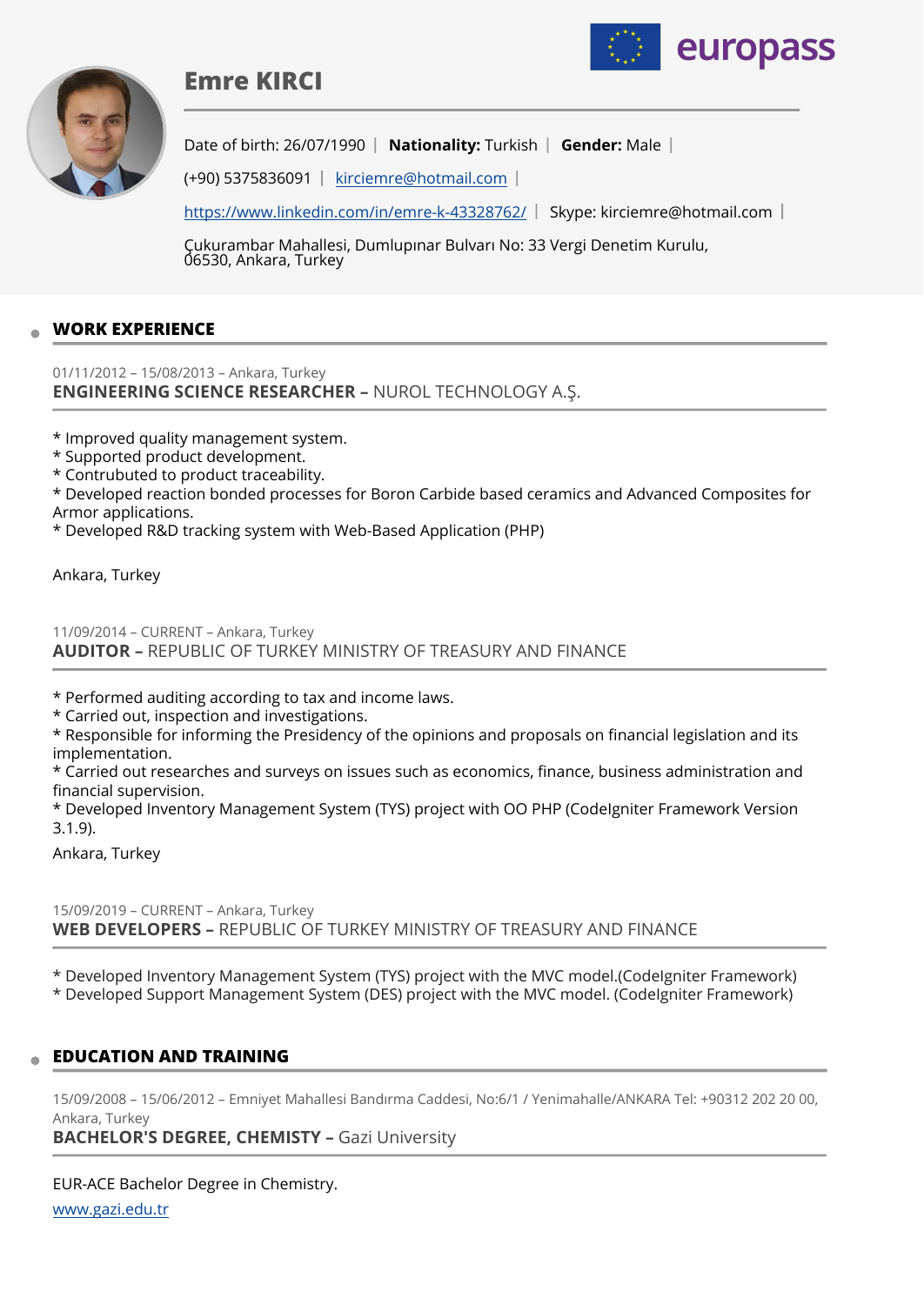EUR-ACE Bachelor Degree in Chemical Engineering (Double-Major) **Field(s) of study**

◦ Engineering, manufacturing and construction

3.67 [www.gazi.edu.tr](http://www.gazi.edu.tr) 

15/09/2012 – 15/10/2016 – Emniyet Mahallesi Bandırma Caddesi, No:6/1 / Yenimahalle/ANKARA, Ankara, Turkey **EUR-ACE MASTER'S DEGREE –** Gazi University

EUR-ACE Master's degree, Chemical Engineering Investigation of Isobutane Dehydrogenation over CrOx/AC Catalysts

**Thesis:** Investigation of Isobutane Dehydrogenation over CrOx/AC Catalysts [www.gazi.edu.tr](http://www.gazi.edu.tr) | [https://dergipark.org.tr/en/download/article-](https://dergipark.org.tr/en/download/article-file/499882)file/499882

#### 16/09/2020 – CURRENT **BACHELOR'S DEGREE IN SOFTWARE ENGINEERING –** Netkent University

#### **Field(s) of study**

Information and Communication Technologies : *Software and applications development and analysis* ◦ [www.netkent.edu.tr](http://www.netkent.edu.tr)

#### **LANGUAGE SKILLS**

Mother tongue(s): **TURKISH**

Other language(s):

|                | <b>UNDERSTANDING</b> |         | <b>SPEAKING</b>      |                       | <b>WRITING</b> |
|----------------|----------------------|---------|----------------------|-----------------------|----------------|
|                | Listening            | Reading | Spoken<br>production | Spoken<br>interaction |                |
| <b>ENGLISH</b> | B <sub>2</sub>       | C1      | B <sub>2</sub>       | B <sub>2</sub>        | B <sub>2</sub> |
| <b>GERMAN</b>  | A <sub>1</sub>       | A1      | A1                   | A1                    | A1             |

*Levels: A1 and A2: Basic user; B1 and B2: Independent user; C1 and C2: Proficient user*

## **DIGITAL SKILLS**

Microsoft Office | Windows Linux OS | Adobe In Design and Photoshop | Video Editors (Video maker)

#### **Developer**

Web Development  $\parallel$  Php and MySQL  $\parallel$  Object-Oriented Programming  $\parallel$  REST and SOAP  $\parallel$  HTML  $\parallel$  LAM P | Github | JQuery | CSS | AJAX | Linux | JavaScript | SQL | HTML5/CSS, Javascript | PHP Language  $\vert$  MySQL  $\vert$  Git  $\vert$  Bootstrap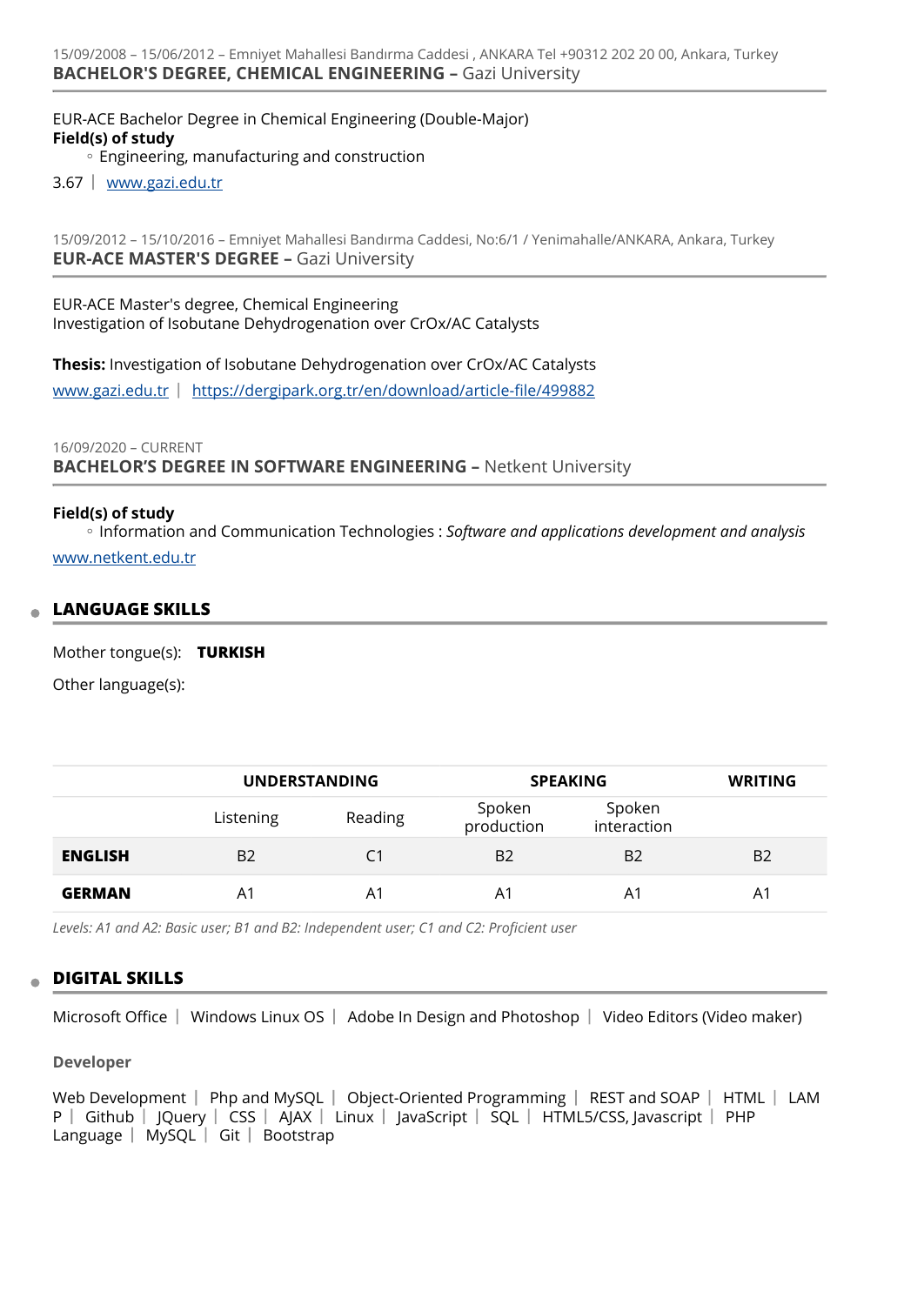## **TYS- Talep Yönetim Sistemi (Inventory Management System)**

#### <https://emrekirci.com/tys/>

- Codeigniter Framework v 3.x ◦
- Database: MySQL ◦
- Clients: 12000 person ◦
- Number of logged in users (Average): 380 person/day ◦
- Number of requests opened : 39966 request/year

#### Features:

- Handles administrative and financial follow-up issues from Tax Inspection Board,
- Includes purchasing consumables, internal auditing, and annual budget management, ◦
- Tax Inspection Board uses this system for purchasing consumables, inventory management, and other applications (maintenance, cleaning, hall reservation, vehicle appointment system) until 31.12.2020,
- It contains 8 modules, 110 pages.

Software Features:

- LAMP (Software Bundle), ◦
- Cron, ◦
- SMTP Mail Server,
- Responsibility: Requirements Gathering, Design, Coding, Code Review, Testing, Deployment, Maintenance, Operational Processes

#### 15/09/2019 – CURRENT **DES - Destek Enformasyon Sistemi (Support Management System)**

#### <https://emrekirci.com/des/>

- Codeigniter Framework v 3.x ◦
- Database: Postgre SQL (pgSQL) ◦
- Clients: 72500 person ◦
- Number of logged in users (Average): 750 person/day ◦
- Number of requests opened : 50000+ request/year

#### Features:

- Handles administrative and financial follow-up issues from public institutions,
- Includes purchasing consumables, internal auditing, and annual budget management, ◦
- Turkish Ministry of Finance uses this system for purchasing consumables, inventory management, and other applications (maintenance, cleaning, hall reservation, health center appointment system, vehicle appointment system),
- It contains 15 modules, 185 pages, and daily growing rows in the database

#### Software Features:

- LDAP authentication support for other institutions to use ◦
- SOAP web service used to obtain supplier information
- LAMP (Software Bundle), ◦
- Cron, ◦
- Relay Mail, ◦
- SMS Service, ◦
- Git (Version Control),
- 3 Environment (Dev-Test-Production), ◦
- F5 WAF Integration, ◦
- Docker Kubernetes ◦

◦ Responsibility: Full Stack Development, Operational Processes, Maintenance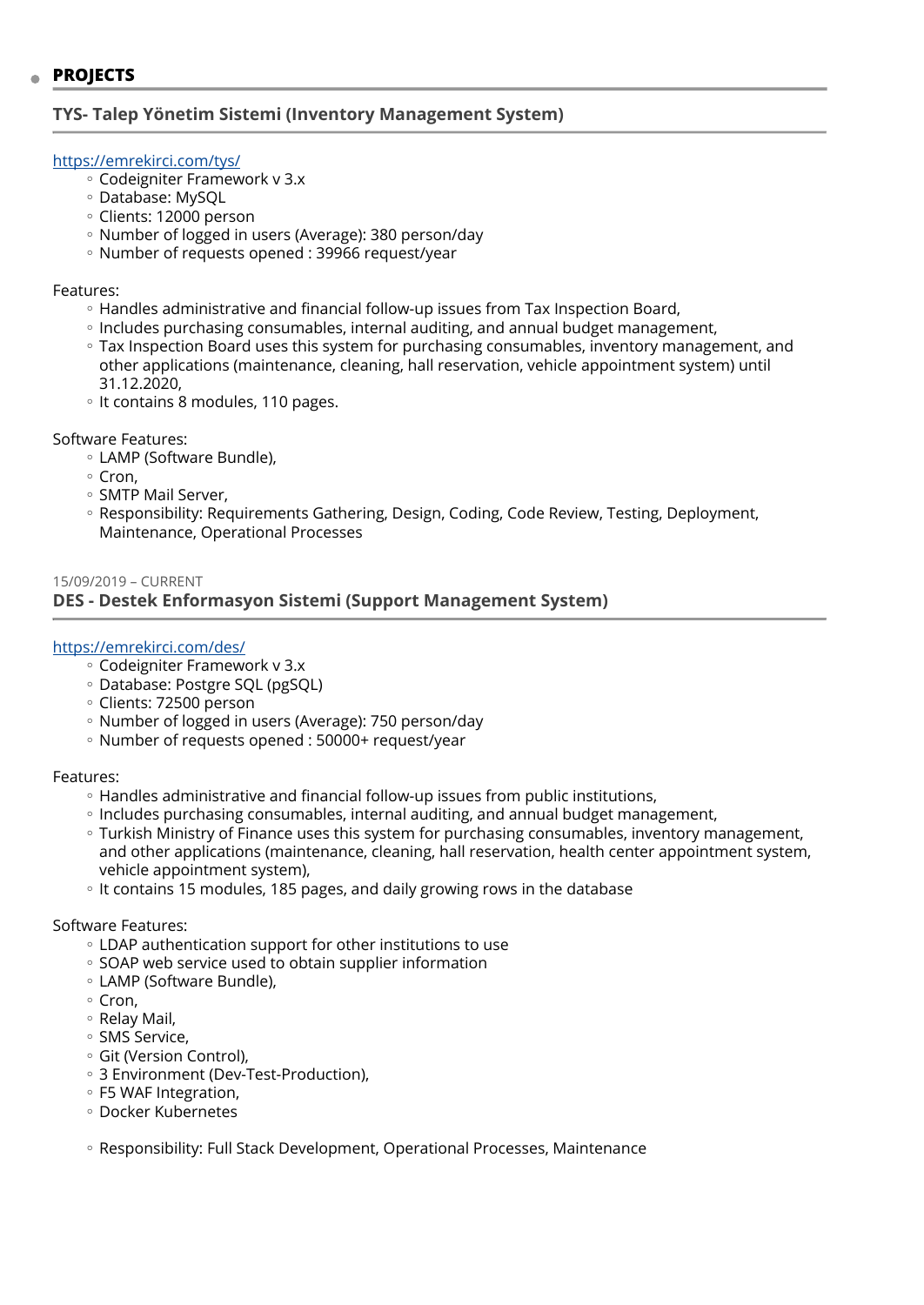## **ORGANISATIONAL SKILLS**

#### **Organisational skills**

Leader of the team Organizational skills gained at TYS and DES Project, responsible for communicating and allocating appropriation requests. Motivation skills gained by solving problems every day with the team. I prefer to use planning applications (Jira, Trello).

## **COMMUNICATION AND INTERPERSONAL SKILLS**

#### **Communication and interpersonal skills**

Communication skills gained through my experience in both public and private sector projects. I can speak both client and developer languages.

## **JOB-RELATED SKILLS**

#### **Job-related skills**

Good command of control processes, Good proficiency in developing audit systematic, Good control of reporting with the audit team, Good coordination and communication with IT. Ability to work as a Full Stack Web Developer.

## **Responsive Web Design Certification by freeCodeCamp.org**

This certifies that Emre KIRCI has successfully completed the freeCodeCamp.org Responsive Web Design Developer Certification, representing approximately 300 hours of coursework.

## **JavaScript Algorithms and Data Structures Developer Certification by freeCodeCamp.org**

This certifies that Emre KIRCI has successfully completed the freeCodeCamp.org JavaScript Algorithms and Data Structures Developer Certification, representing approximately 300 hours of coursework.

## **Web Programming with React by BTK Academy**

What is React? How does it work? Understands the use of Redux, Gains experience in project stages, Learns new generation JavaScript techniques, You can develop projects with React Hooks, Can use Javascript, Bootstrap, HTML 5, CSS3.

## **Digital Skills Self-Assessment by Europass**

Information and data literacy Level-6 Advanced Communication and collaboration Level-6 Advanced Digital content creation Level-5 Advanced Safety Level-6 Advanced Problem-solving Level-6 Advanced Overall: Level-6 Advanced